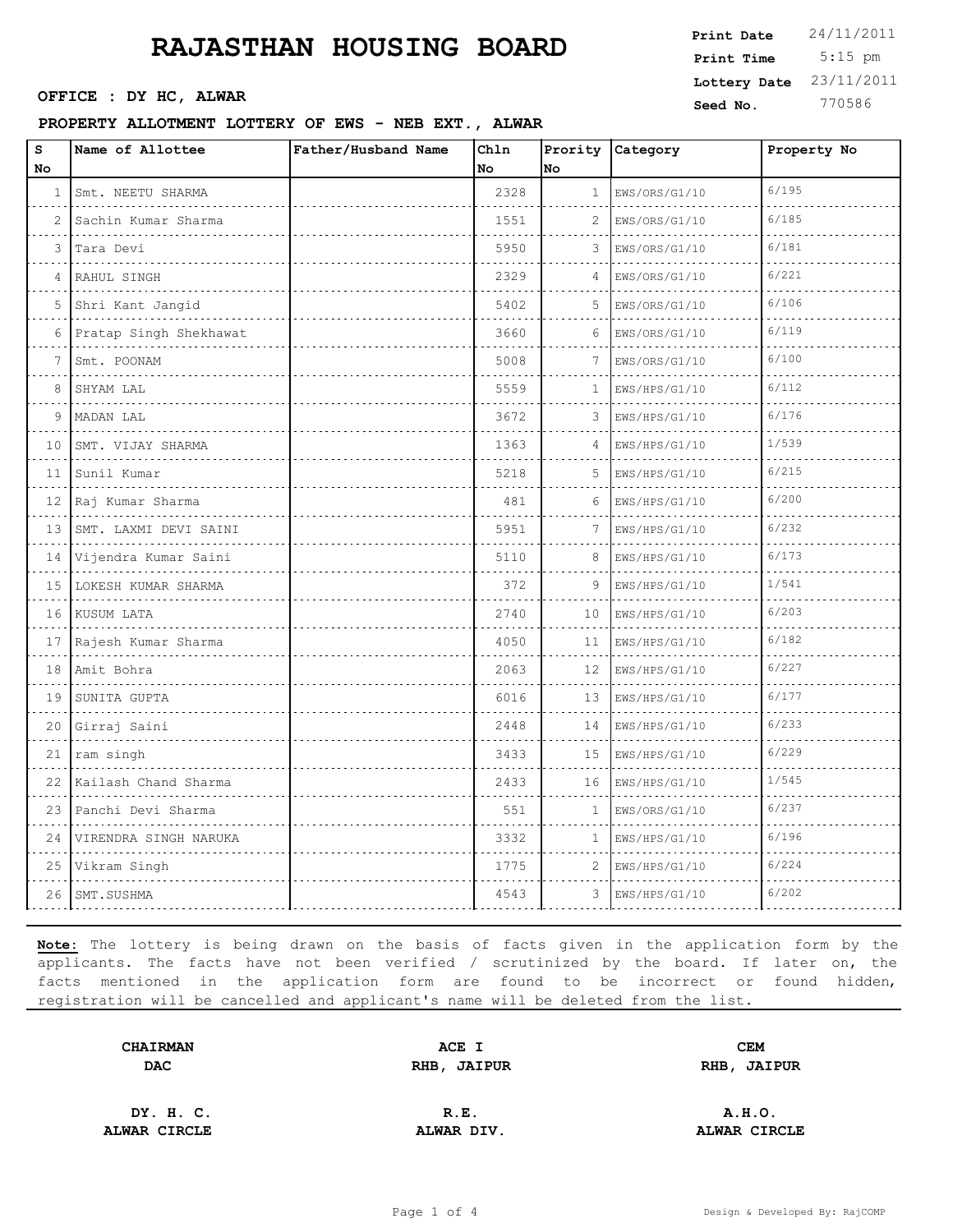OFFICE : DY HC, ALWAR

#### **PROPERTY ALLOTMENT LOTTERY OF EWS - NEB EXT., ALWAR**

| Print Date   | 24/11/2011 |
|--------------|------------|
| Print Time   | $5:15$ pm  |
| Lottery Date | 23/11/2011 |
| Seed No.     | 770586     |

| s<br>No | Name of Allottee      | Father/Husband Name | Chln<br>No | lno. | Prority Category   | Property No |
|---------|-----------------------|---------------------|------------|------|--------------------|-------------|
| 27      | MUKESH KUMAR          |                     | 1907       | 4    | EWS/HPS/G1/10      | 6/179       |
| 28      | .<br>SRI GIRIJ PRASAD |                     | 152        | 5    | .<br>EWS/HPS/G1/10 | 6/188       |
| 29      | Ram Veer Singh        |                     | 5071       | 1    | EWS/ORS/G2/10      | 6/220       |
| 30      | HIMANSHU GUPTA        |                     | 4517       | 2    | EWS/ORS/G2/10      | 6/217       |
| 31      | Anuradha              |                     | 2838       | 3    | EWS/ORS/G2/10      | 6/111       |
| 32      | Jagdish Prasad        |                     | 2114       | 4    | EWS/ORS/G2/10      | 6/192       |
| 33      | Babita Sharma         |                     | 4929       | 5    | EWS/ORS/G2/10      | 6/199       |
| 34      | SMT. ASHA DEVI        |                     | 75         | 6    | EWS/ORS/G2/10      | 1/544       |
| 35      | Abhimanyu Singh       |                     | 4233       | 7    | EWS/ORS/G2/10      | 6/222       |
| 36      | Munni Vijay           |                     | 1630       | 8    | EWS/ORS/G2/10      | 6/121       |
| 37      | Prem Chand            |                     | 5246       | 9    | EWS/ORS/G2/10      | 6/211       |
| 38      | Chandan Kumar<br>.    |                     | 5245       | 10   | EWS/ORS/G2/10      | 6/198       |
| 39      | Smt. SANTOSH          |                     | 5320       | 11   | EWS/ORS/G2/10      | 6/186       |
| 40      | Khemchand             |                     | 5886       | 12   | EWS/ORS/G2/10      | 6/122       |
| 41      | Mohan Singh Rathore   |                     | 2710       | 13   | EWS/ORS/G2/10      | 6/187       |
| 42      | Naresh Chand Sharma   |                     | 5258       | 14   | EWS/ORS/G2/10      | 6/194       |
| 43      | SURESH KUMAR          |                     | 5466       | 15   | EWS/ORS/G2/10      | 6/114       |
| 44      | CHANDRASHEKHAR GUPTA  |                     | 1308       | 16   | EWS/ORS/G2/10      | 6/108       |
| 45      | Soniya                |                     | 2227       | 17   | EWS/ORS/G2/10      | 6/234       |
| 46      | sourabh bhardwaj      |                     | 117        | 18   | EWS/ORS/G2/10      | 6/223       |
| 47      | Shiv Shanker Sharma   |                     | 2509       | 19   | EWS/ORS/G2/10      | 6/190       |
| 48      | Rakesh Sharma         |                     | 5256       | 20   | EWS/ORS/G2/10      | 6/204       |
| 49      | Vinita Bansal         |                     | 2822       | 21   | EWS/ORS/G2/10      | 1/559       |
| 50      | KHEMCHAND SAHU        |                     | 1302       | 22   | EWS/ORS/G2/10      | 1/561       |
| 51      | Dinesh Agarwal        |                     | 2867       | 23   | EWS/ORS/G2/10      | 6/174       |
| 52.     | RAVINDERA KR SHARMA   |                     | 223        | 23   | EWS/ORS/G2/10      | 6/206       |

**Note:** The lottery is being drawn on the basis of facts given in the application form by the applicants. The facts have not been verified / scrutinized by the board. If later on, the facts mentioned in the application form are found to be incorrect or found hidden, registration will be cancelled and applicant's name will be deleted from the list.

| <b>CHAIRMAN</b> | ACE I       | CEM         |  |
|-----------------|-------------|-------------|--|
| <b>DAC</b>      | RHB, JAIPUR | RHB, JAIPUR |  |
|                 |             |             |  |

**DY. H. C. R.E. A.H.O. ALWAR CIRCLE ALWAR DIV. ALWAR CIRCLE**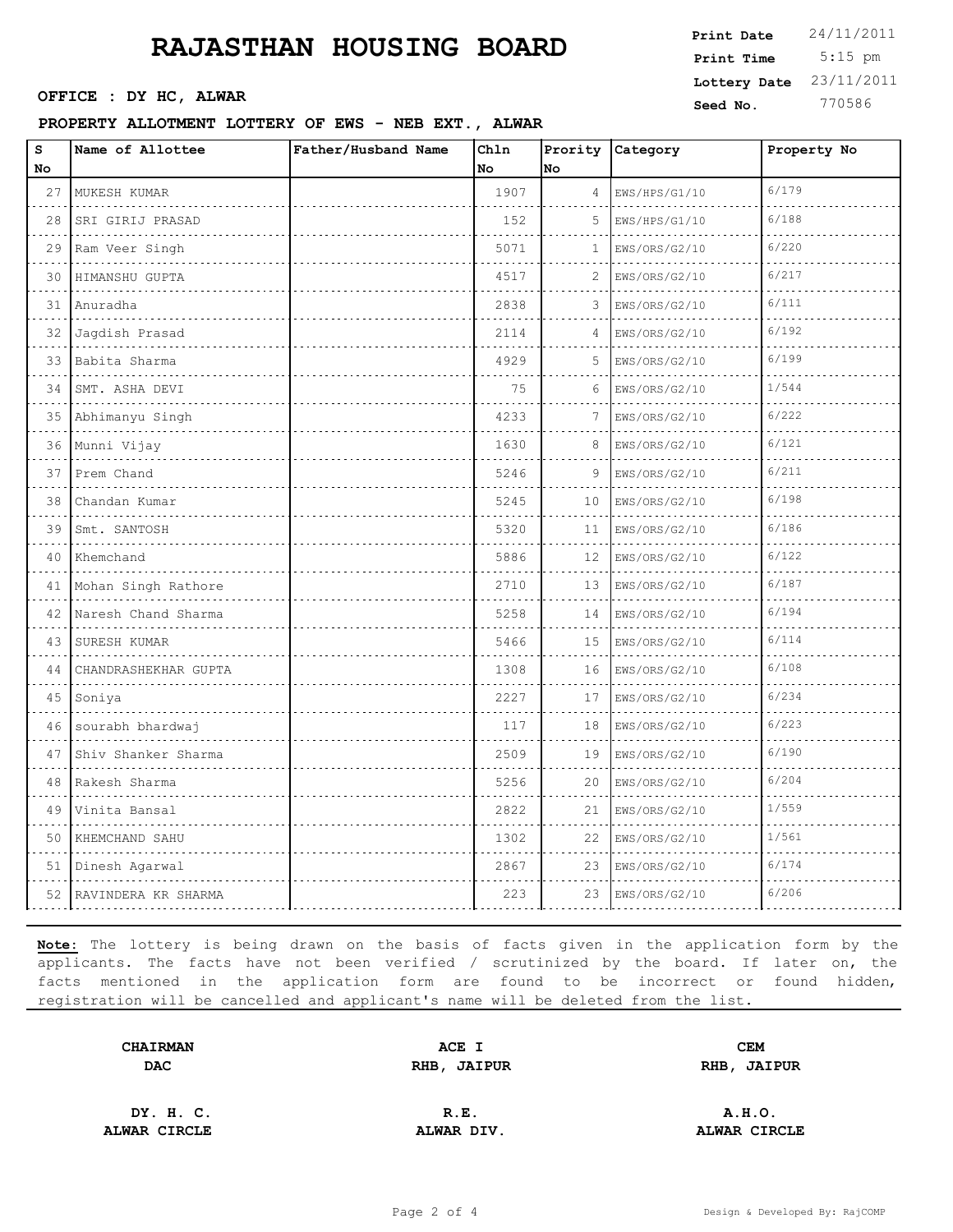OFFICE : DY HC, ALWAR

#### **PROPERTY ALLOTMENT LOTTERY OF EWS - NEB EXT., ALWAR**

| Print Date   | 24/11/2011 |
|--------------|------------|
| Print Time   | $5:15$ pm  |
| Lottery Date | 23/11/2011 |
| Seed No.     | 770586     |

| s<br>No | Name of Allottee      | Father/Husband Name | Chln<br>No | lno. | Prority Category   | Property No |
|---------|-----------------------|---------------------|------------|------|--------------------|-------------|
| 53      | Mukesh Kumar Gupta    |                     | 4850       | 24   | EWS/ORS/G2/10      | 6/120       |
| 54      | Mukesh Kumar Sharma   |                     | 3439       | 25   | .<br>EWS/ORS/G2/10 | 6/183       |
| 55      | Vishambhar dayal      |                     | 3998       | 27   | EWS/ORS/G2/10      | 1/543       |
| 56      | SURENDRA              |                     | 5465       | 28   | EWS/ORS/G2/10      | 6/195A      |
| 57      | Mahesh Chand Gupta    |                     | 4116       | 29   | EWS/ORS/G2/10      | 6/218       |
| 58      | Rekha Bansal          |                     | 915        | 1    | EWS/HPS/G2/10      | 6/178       |
| 59      | Seema Saini Adavocate |                     | 4718       | 1    | EWS/HPS/G2/10      | 6/103       |
| 60      | Sakir Sekh            |                     | 1814       | 2    | EWS/HPS/G2/10      | 6/214       |
| 61      | Pritam Singh          |                     | 5127       | 2    | EWS/HPS/G2/10      | 6/201       |
| 62      | Pratibha Sharma       |                     | 518        | 3    | EWS/HPS/G2/10      | 6/236       |
| 63      | Nityanand Yadav       |                     | 4842       | 3    | EWS/HPS/G2/10      | 1/540       |
| 64      | JITENDRA KUMAR BANSAL |                     | 4652       | 4    | EWS/HPS/G2/10      | 6/105       |
| 65      | Gopesh Kumar Nirmal   |                     | 3104       | 5    | EWS/HPS/G2/10      | 6/212       |
| 66      | PAWAN CHAUHAN         |                     | 3785       | 6    | EWS/HPS/G2/10      | 6/175       |
| 67      | ASHOK KR SHARMA<br>.  |                     | 3901       | 7    | EWS/HPS/G2/10      | 6/228       |
| 68      | Anil kumar mittal     |                     | 5407       | 8    | EWS/HPS/G2/10      | 6/115       |
| 69      | Darshana Rani         |                     | 1784       | 9    | EWS/HPS/G2/10      | 6/225       |
| 70      | DINESH KUMAR          |                     | 2595       | 10   | EWS/HPS/G2/10      | 6/213       |
| 71      | Shiv Kumar Mamodia    |                     | 5141       | 11   | EWS/HPS/G2/10      | 6/209       |
| 72      | Gurmeet kaur          |                     | 4227       | 12   | EWS/HPS/G2/10      | 1/542       |
| 73      | Savitri Devi          |                     | 1312       | 13   | EWS/HPS/G2/10      | 6/231       |
| 74      | S. GURDEEP SINGH      |                     | 3743       | 14   | EWS/HPS/G2/10      | 6/210       |
| 75      | NARESH CHOUHAN        |                     | 4713       | 15   | EWS/HPS/G2/10      | 6/230       |
| 76      | Nishant Upadhyay      |                     | 2116       | 16   | EWS/HPS/G2/10      | 6/219       |
| 77      | Santosh Sharma        |                     | 5139       | 17   | EWS/HPS/G2/10      | 6/216       |
| 78      | Abhay Singh           |                     | 5756       | 18   | EWS/HPS/G2/10      | 6/184       |

**Note:** The lottery is being drawn on the basis of facts given in the application form by the applicants. The facts have not been verified / scrutinized by the board. If later on, the facts mentioned in the application form are found to be incorrect or found hidden, registration will be cancelled and applicant's name will be deleted from the list.

| <b>CHAIRMAN</b>      | ACE I                 | <b>CEM</b>            |
|----------------------|-----------------------|-----------------------|
| <b>DAC</b><br>$\sim$ | <b>JAIPUR</b><br>RHB, | <b>JAIPUR</b><br>RHB, |
|                      |                       |                       |

**ALWAR CIRCLE ALWAR DIV. ALWAR CIRCLE**

**DY. H. C. R.E. A.H.O.**